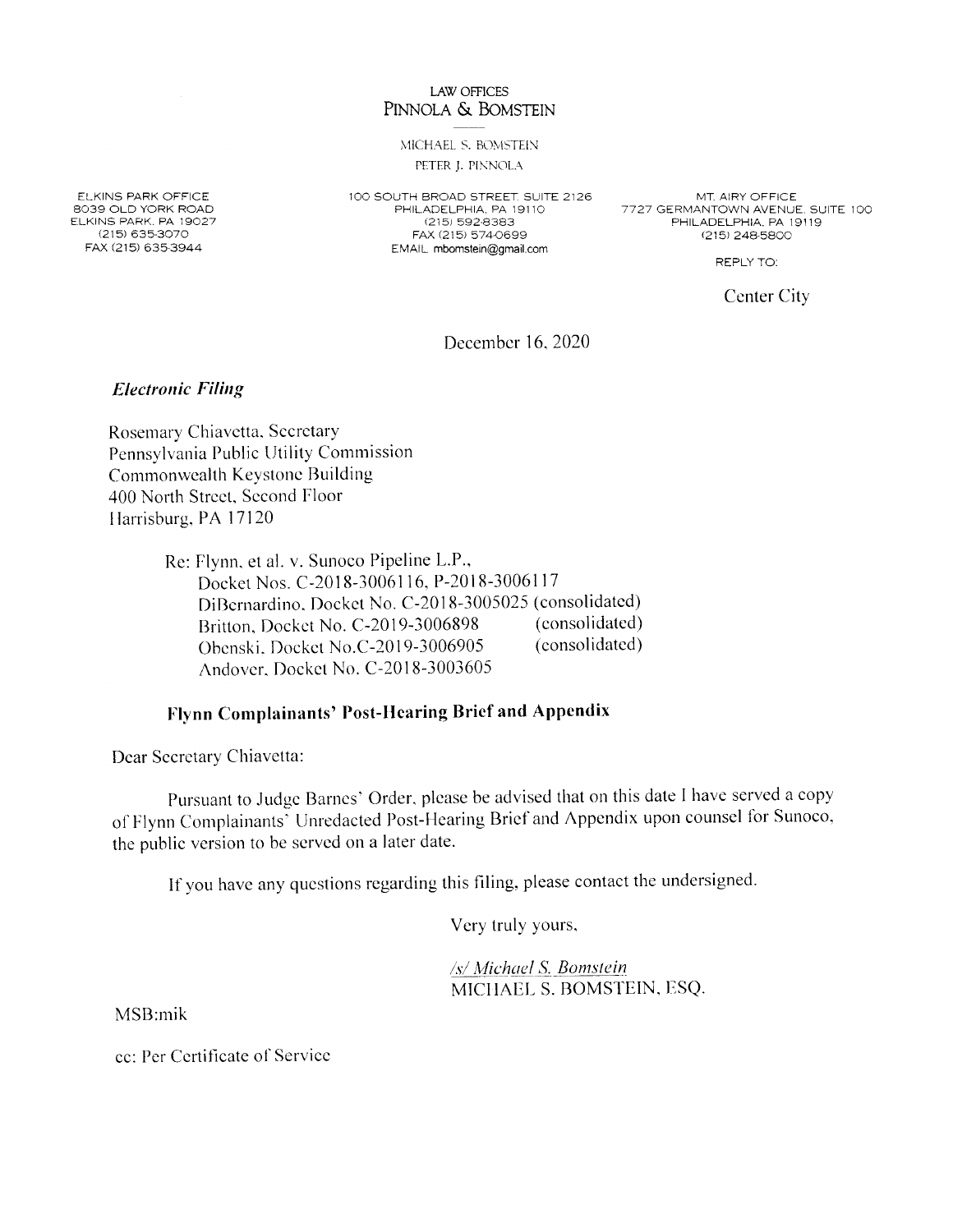# CERTIFICATE OF ERVICE

I hereby certify that I have this day served a true copy of the foregoing Letter to Public Utility Commission upon the persons listed below as per the requirements of § 1.54 (relating to service by a party).

## See attached service list.

/s/ Michael S. Bomstein Michael S. Bomstein. Esq.

Dated: December 16. 2020